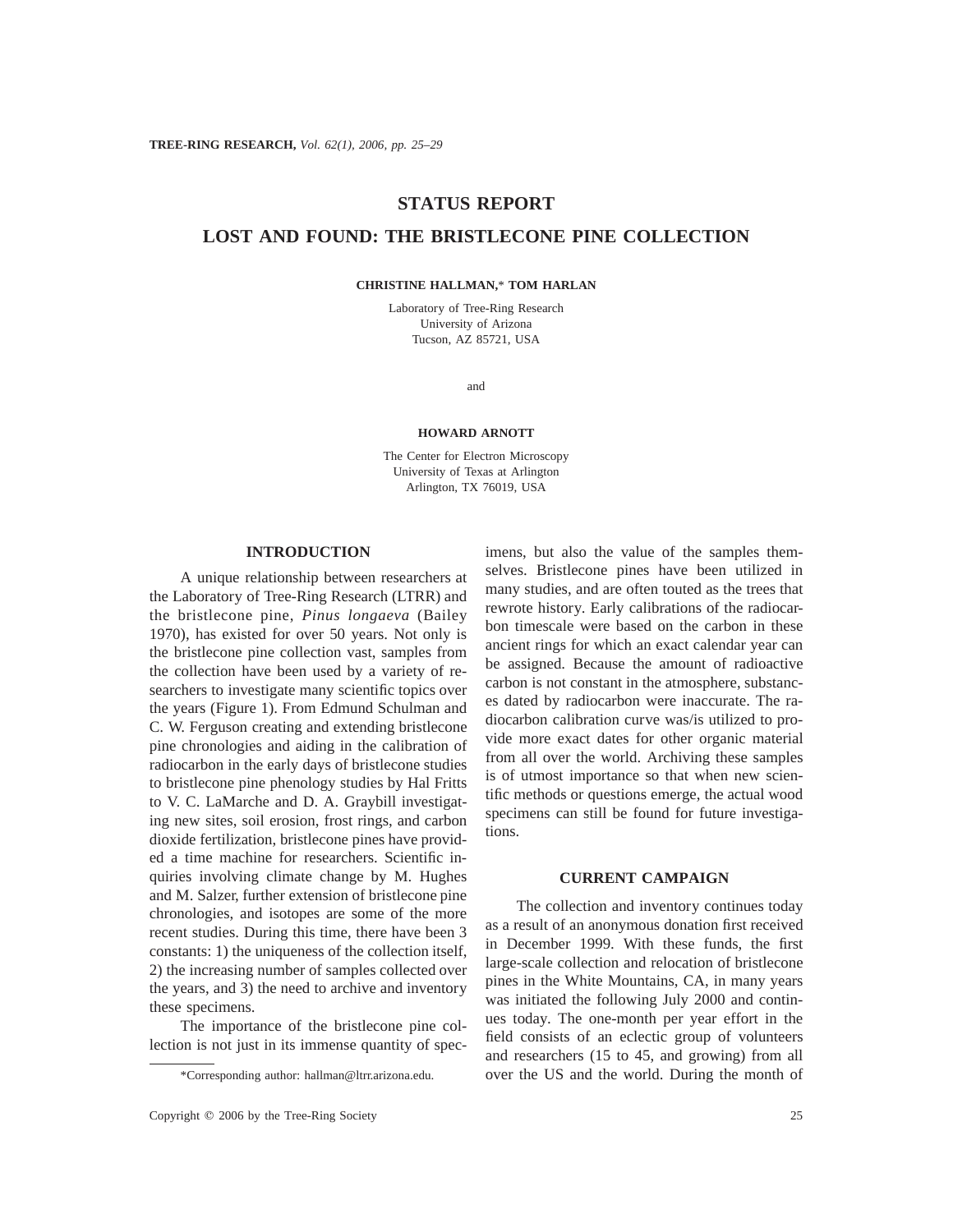

**Figure 1.** Bristlecone pine researchers from The Laboratory of Tree-Ring Research.

July, we converge on the White Mountains in hopes of finding the piece that will bridge the gap between the dated and floating chronologies, to relocate specimens, etc. New samples are collected from strategically chosen sites while samples found to be over 8,500 years old are often resampled in hopes of finding more rings. From field seasons 2000 to 2005, over 1,500 new samples and a few hundred previously-sampled specimens have been recollected in various sites in the White Mts.

A dendrochronology 'Most Wanted' occurs in the White Mts. every July, not in search of researchers but trees. Because Schulman did not tag trees, volunteers go in search of these trees based on  $40+$  year-old notes or photographs. Believe it or not, several have been found. Other volunteers gather GPS data for previously-tagged samples and take photographs of the samples *in situ.* A small group downloads temperature data from I-buttons that have collected temperatures at 4-hour intervals for 11 months. Back at camp, wood preparation and crossdating activities occur. These wood preparation and dating activities continue for the rest of the year, as so many samples are collected that they can not all be dated in camp. For one month, dendrochronologists, bota-

nists, engineers, veterinarians, physicists, geologists, teachers, photographers, authors, *etc.,* swarm the White Mts. for elusive bristlecone pine samples. In addition, this eclectic group is very successful in finding new samples, old samples, and collecting vast quantities of data, plus having an enjoyable time in the process.

After collecting all of this data in July, it must be entered into the database and then the archiving of previously-sampled bristlecone pines continues back in Tucson, AZ. Others have tried to inventory specimens, but for one reason or another, those inventories were not completed. In 2000, one of us (T. H.), a retired dendrochronologist, began not the first effort but hopefully the ultimate successful proper archiving of all bristlecone specimens. A database was created that is easily queried and contains sample numbers, collector, date of collection, site location, specimen information, tree-ring dates, radiocarbon dates, and substrate (Figure 2). Also noted in this database is whether a GPS point is associated with the sample, whether an *in situ* photo or a scanned photo of the sample exists, and whether the sample is a core or cross-section. If the sample has been inventoried, then a box number is also listed. This database is vital in the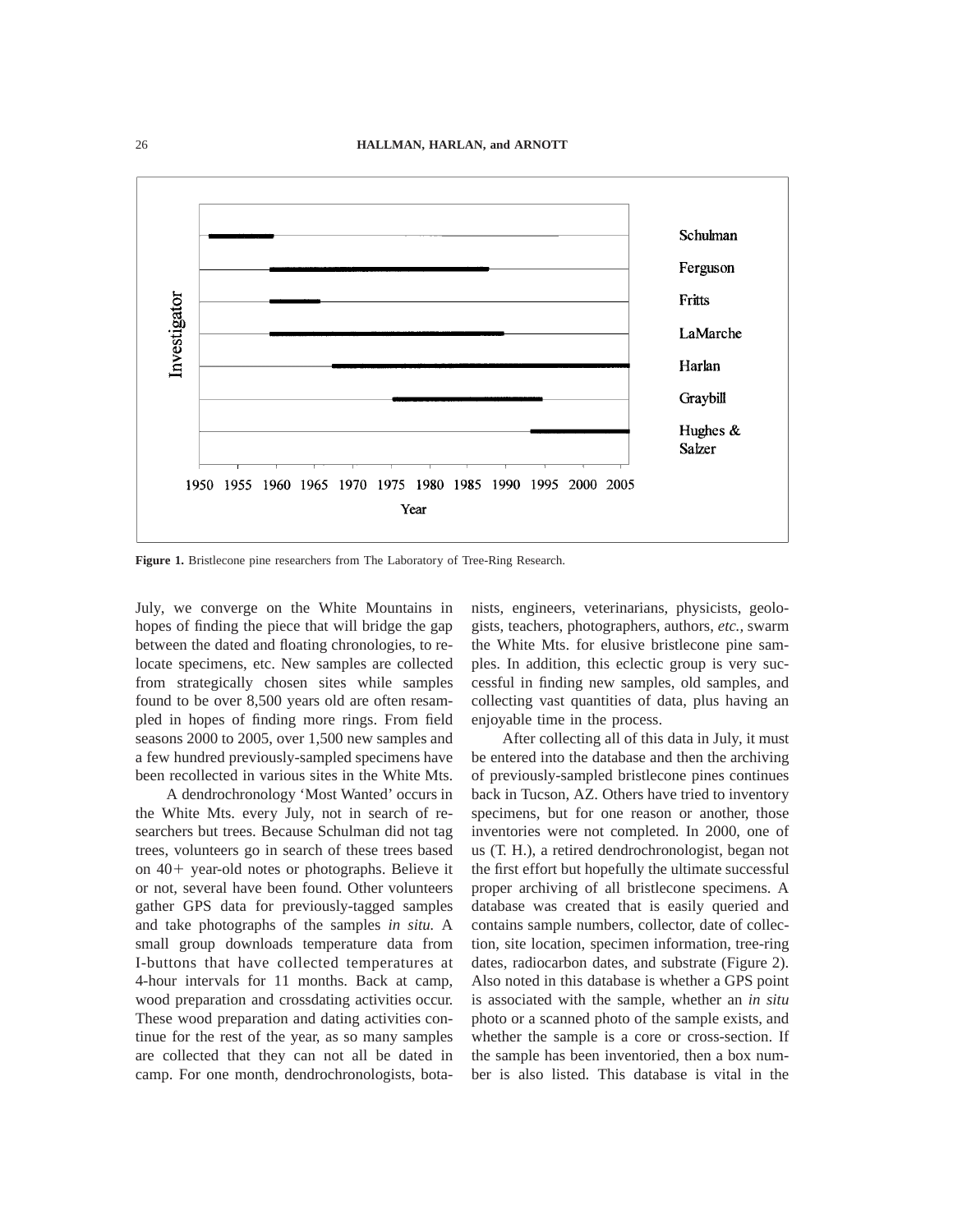| prefix | specime | Collector      | Date      | Location        | <b>State</b> |
|--------|---------|----------------|-----------|-----------------|--------------|
| 2005   | 730     | TPH ADH        | 7-29-2005 | Methuselah Walk | CA           |
| 2005   | 731     | TPH.ADH        | 7-29-2005 | Methuselah Walk | CА           |
| 2005   | 732     | <b>TPH ADH</b> | 7-29-2005 | Methuselah Walk | CA           |
| 2005   | 733     | TPH.ADH        | 7-29-2005 | Methuselah Walk | CA           |
| 2005   | 734     | AK. FL. GL     | 7-29-2005 | Methuselah Walk | CA           |
| 2005   | 735A    | AK. FL. GL     | 7-29-2005 | Methuselah Walk | CA           |
| 2005   | 735B    | AK. FL. GL     | 7-29-2005 | Methuselah Walk | CА           |
| 2005   | 736     | AK. FL. GL     | 7-29-2005 | Methuselah Walk | CA           |
| 2005   | 737     | IAK. FL. GL    | 7-29-2005 | Methuselah Walk | CA           |
| 2005   | 738     | AK. FL. GL     | 7-29-2005 | Methuselah Walk | CА           |
| 2005   | 739     | AK. FL. GL     | 7-29-2005 | Methuselah Walk | CА           |
| 2005   | 748     |                |           | Methuselah Walk | CA           |
| 2005   | 749     |                |           | Methuselah Walk | СA           |

grey partially buried remnant across slopNW of 2005-729 ink like grev remnant under barely mature BCP, continuing down same ridgelet as 2005-732 minimum 5" by 1", 30" above drainage on edge of terrace, next to a mt. mahogany, 350 rings plotted, no dat emnant, 1' by 5' 20' S of 2005-734 remnant, 1' by 5' 20' S of 2005-734 trunk. 15' by 3' on bench 20' above drainage mmant, 2.5' by 1' under live tree and two snags, 20' above drainage econdary drainage, partially buried, 1.5' by 10" remnant trunk wrapped on up slope side of large BCVP, 30' above creek, 15' by 3 and above of 2005-739, 100' above drainage on W slope, remnant 4' by 1.5 mnant 2.5' by 1', 20' above drainage, W side

| Tree ring Dates     |         | inside date   cutside date | C14 |    | GPS is Substrate |    | photo Digital | Core | pechan | Box              | Lab cholo |
|---------------------|---------|----------------------------|-----|----|------------------|----|---------------|------|--------|------------------|-----------|
| $-1518$ to $-1300r$ | $-1518$ | $-1300$                    |     | v  | <b>Dolomite</b>  |    |               | м    |        | BCP R 009        |           |
| -44 to 296>         | $-44$   | 295                        |     | ы  | Dolomite         | L  | M             | м    | Ι.     | BCP R 009        |           |
| -3156 to -3000>     | -3156   | -3000                      |     | м  | Dolomite         | ш  | м             | м    | ш      | BCP B 009        |           |
|                     |         |                            |     | м  | Dolombe          | ப  | М             |      |        |                  |           |
|                     |         |                            |     |    | <b>Dolomite</b>  | ŧ. |               |      |        |                  |           |
| <635 to -425        | -535    | $-425$                     |     |    | Dolomite         |    |               | . .  | м      | <b>BCP R 024</b> | ×         |
|                     | $-614$  | -465                       |     | ۰. | Dolomite         | w  |               |      | м      | <b>BCP R 024</b> | W.        |
|                     | $-3235$ | $-2830$                    |     |    | Dolomite         |    | L             | W    | ш      | <b>BCP R 009</b> |           |
| <- 2775 to - 2526>  | $-2775$ | $-2526$                    |     |    | Dotomile         |    | $\mathbf{L}$  | w    |        | <b>BCP R 009</b> | ا ب       |
|                     | $-1766$ | $-1469$                    |     |    | Dolomite         |    |               | . .  | м      | BCP R 024        | ×         |
| <- 3200 to - 3045   | $-3200$ | -3045                      |     | м  | Dolombe          |    | $\mathbf{I}$  | м    | ı ı    | <b>BCP R 009</b> |           |
| -5666 to -5600>     | $-5856$ | $-5600$                    |     | м  | Determine        |    |               | м.   | ш      | <b>BCP R 009</b> |           |
| -2743 to -2000>     | $-2743$ | $-2000$                    |     |    | Dolomite         | n  |               | ĸ    | м      | <b>BCP 174</b>   | z         |
|                     |         |                            |     |    |                  |    |               |      |        |                  |           |

**Figure 2.** Database layout in three sections.

search to extend the over-8,800-year-long bristlecone pine chronology further back in time. T. H. continues to add information from the inventoried samples and from Schulman and Ferguson's notes and new collections so that currently the database has over 8,700 entries.

Visualizing the bristlecone pine collection is unfathomable unless one has walked through the LTRR storeroom and then the realization of the enormity hits you. Before this archiving project started in 2004, thousands of samples stored under the seats of the football stadium were unevenly organized and not well cataloged. As the result of the untimely deaths of several primary researchers, the location and descriptions of samples were lost. Archiving had been attempted in the past, but none were complete and were by today's standards inefficient. Another difficulty in organization was that each researcher had their own numbering system. Schulman used the 'WHT' prefix with lowercase letters representing smaller sites. For example, WHTb2 was used for samples taken in the Methuselah Walk area of the White Mountains. Ferguson utilized the year plus sample number, 1978-138, so to find the location of the sample one must consult his notes. Researchers from different labs used their own labeling system, for example Henry Michael labeled samples H80-5 with  $80 =$ 1980 and sample number 5.

To sum up, the bristlecone pine collection after many years was in disarray as a result of time and the passing away of researchers. Today the database holds over 8,700 entries (note some samples are present more than once, *i.e.* 2001-682a or 2001-682b) with over 3,600 of the samples from Schulman, Ferguson, and LaMarche inventoried. Currently about 2,400 of the samples are crossdated, but others are partially dated, dated by radiocarbon, or dated but not in the database. According to estimates, about half of the bristlecone pine collection has been inventoried and added to the database by the current effort. The task of the archiving and field work is enormous, but piece by piece, more organized and standardized data are being compiled and available for further research. The utility of the database and archiving is fundamental to present and future investigators.

### **TREASURE TROVE**

Some of the older pieces of bristlecone pine have not seen the light of day in over 30 years. Until many of the boxes in the LTRR storeroom were opened; some of the so-called 'floaters' existed only on paper as indices or skeleton plots. Bridging the gap between the 13 'floater' specimens (representing about 2,000 years) that crossdate with each other, but do not match the dated chronology is of utmost importance because this match would provide climate information for more than 10,000 years. To solve this problem, the answer is in the wood. To access the wood, the location of these samples must be known. This clearly illustrates the importance and utility of the inventory efforts and the database.

In February 2004, one of us (C. H.) joined the database effort. She has gone through more than 200 boxes and added appropriate information, scanned samples, and re-boxed the samples. An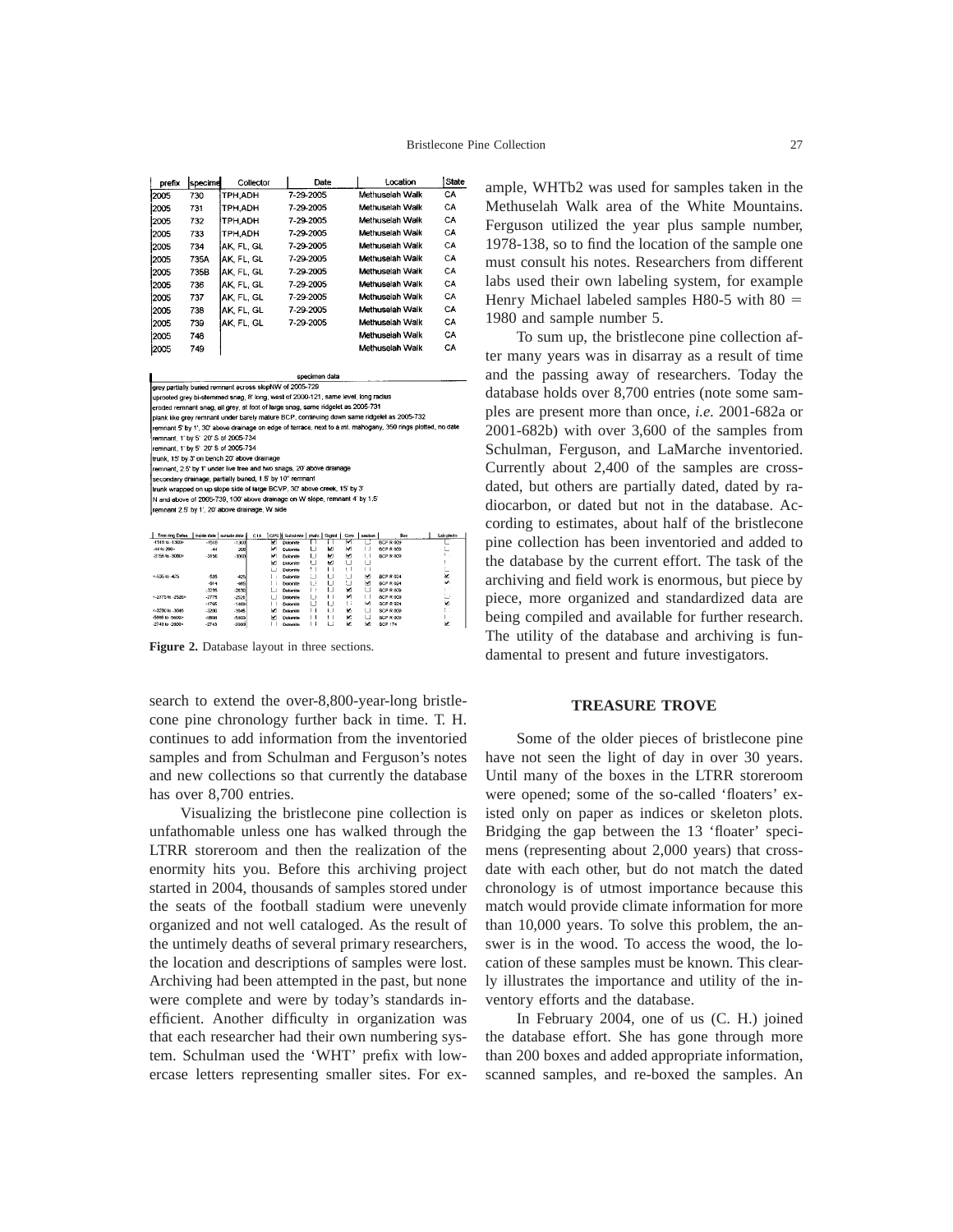

**Figure 3.** Frost damage in the 1979-138 specimen.

excellent example of the utility and value of the bristlecone pine collection and the inventorying of its samples involved the discovery of a unique physical feature within a sample, a frost ring. Most days are filled with uneventful activities, such as typing, scanning, *etc.,* but this past year an unusual characteristic was spotted in a specimen. While labeling a very old large remnant, she noticed that many of the cross-sections contained a fairly large crack. When the sample was examined under a microscope, she discovered that the crack was a result of deterioration of damaged cells. Because C. H. had studied frost-ring damage in bristlecone pines for her Master's thesis research (Hallman 2001), her observation skills were attuned to recognizing frost rings. In this remnant sample set of TRL1979-138, the damage was a result of latewood frost damage (Figure 3). We promptly crossdated it and realized that TRL1979-138 was in fact the second oldest dated bristlecone pine sample. What makes this discovery doubly notable is that the frost ring dated to  $-6413$  (6414 BC), which is the oldest known frost event. Not only that, but

this particular frost event occurred in a sample from Methuselah Walk, White Mountains, California. Although frost rings are fairly common in the White Mts. high elevation sites (11,000– 12,000 ft./3,300–3,600 m) like Campito Mtn. and Sheep Mtn., frost rings in low elevation sites (9,200–9,600 ft./2,800–2,900 m), like Methuselah Walk, are exceptionally rare. Sample 1979-138 had been lost in the storeroom and any minimal analysis was conducted about 25 years ago. Not only was the second oldest crossdated bristlecone pine remnant rediscovered, but it had the oldest known frost ring. None of this would have come to light without the current archiving campaign.

For further confirmation of the frost ring, one of us (H. A.) analyzed a cross-section using light microscopy and SEM imagery. As a result of his investigations, he discovered that the 'bending' of the cells is also unique in that the cells are bent in two directions. Arnott also noted 'dark' material in the area of damage. Both the unusual 'bending' and the 'dark' material appear to be unique to this particular frost ring. Arnott's investigations indicated that frost rings were a result of the expansion of ray cells and renewed growth and recovery after the damage occurred. The expansion of the ray cells deformed the surrounding tracheids, resulting in cell injury (Arnott *et al.* 2005).

The presence of this frost ring has a couple of climatic implications. First, climate at the time of the frost event at Methuselah Walk was probably much different from today. Today frost rings are fairly common at higher elevation (above 10,500 feet), but Methuselah Walk is at an elevation of 9,400 feet. So 8,000 years ago, it is possible that climate there was more similar to present day 11,000 feet. Second, LaMarche and Hirschboeck's 1984 paper suggested a relationship between frost damage and climatically effective volcanic eruptions. This  $-6413$  frost ring may be associated with a major eruption, a polar outbreak, or some other sudden cooling event. Possible associated volcanic eruptions include Karymsky, Kamchatka in  $-5700$  with VEI = 6 and Tao-Rusyr Caldera, Kurile Islands in  $-5550$  with VEI = 6 (Simkin and Siebert 1994). Dates given for the above eruptions are in uncalibrated radiocarbon years, which calibrate to  $ca. -6400$ . VEI (Volca